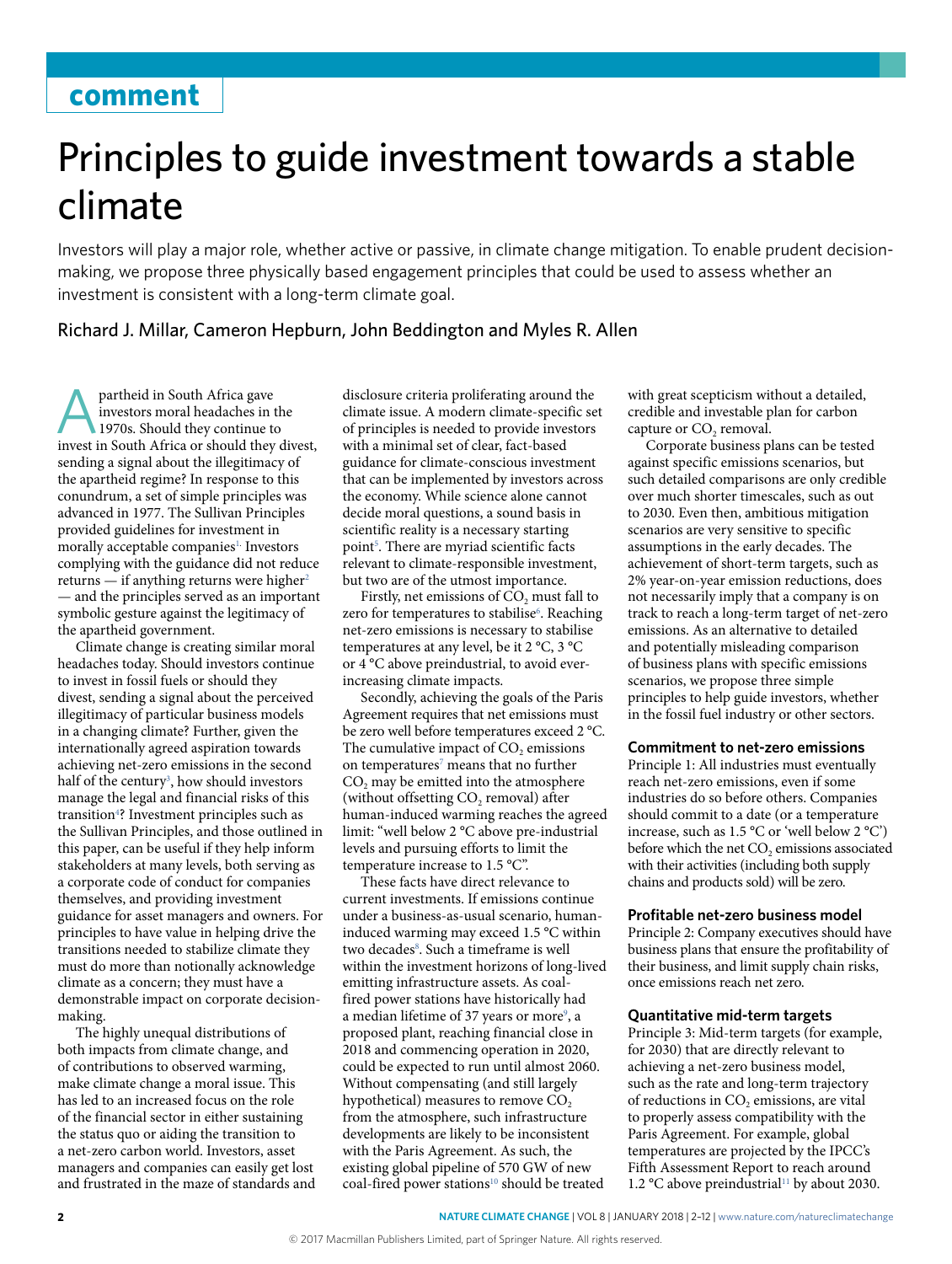#### **Box 1 | Case studies illustrating the principles applied to three large companies**

**BHP Billiton.** This company is a miner and a large extractor of fossil fuels<sup>15</sup>. Whilst BHP's current business model creates a flow of CO<sub>2</sub> emissions into the atmosphere, a pathway to compliance with the principles is not far out of reach. First, the company acknowledges that global net emissions need to fall to zero by the second half of the century<sup>16</sup>. It also has a longer-term goal to reach net-zero operational emissions in the second half of the century<sup>17</sup> making important steps towards satisfying Principle 1 (strategies to address the emissions from the use of their products would also be required for full compliance). Regarding Principle 2, the company is investing in carbon capture and sequestration development projects and the company supports carbon pricing, and argues that its core mining activities aside from fossil fuel extraction (for example, copper) are potentially more proftable in a net-zero emissions world. However, it also notes upsides from the Paris Agreement for gas, and continued demand for oil in a transition to a 2 °C world, that, while possibly signifcant in the medium term, are difficult to reconcile with a net-zero emissions target. Finally, it has a target of reducing absolute operational emissions in the 2022 fnancial year below the 2017 financial year baseline (after overachieving a similar target for 2017 relative to 2006). This is a start, but it leaves the company without any mid-term performance metric on the path to net-zero emissions needed to achieve Principle 3. While BHP Billiton currently strictly fails to meet these criteria, it may have a path to doing so in the future.

**Unilever.** This company has climate policies that extend across the entire value-chain of their products. They have a clear target to

By this level of warming, emissions scenarios approximately consistent with the 1.5 °C goal and commencing serious mitigation in the present decade have reduced global CO<sub>2</sub> emissions by at least 40% relative to business as usual, or at least 20% below business as usual for the 2 °C goal. These rates of emissions reduction could act as useful benchmarks against which company progress could be measured.

Ambitious commitments to achieving net-zero emissions (Principle 1) by individual companies will be essential to bring about the net-zero global emissions that are needed to limit warming to the long-term goal of the Paris Agreement. For these commitments to be plausible, it halve the life-cycle emissions of their products by or before 2030, and have a strategy for net-zero emissions from their operations by the same date<sup>18</sup>, representing substantial progress towards meeting Principle 1. While the company is currently struggling to reduce the lifecycle emissions of its products (so currently falls short on Principle 2), this measurable and well-defned mid-term target is an important step towards a full net-zero emissions plan, and represents an important commitment to take responsibility for the full climate impact of their business model, satisfying Principle 3 with targets, that, if achieved, would be compatible with a 1.5 °C pathway. To achieve their mid-term target, Unilever needs frst to reverse the 8% increase in the lifecycle greenhouse gas impact of their products since 2010.

**Statkraf.** Primarily a renewable energy company, Statkraft is naturally aligned to the goals of the Paris Agreement, satisfying Principle 2. In 2016, it currently sources over 96% of its generation from renewables<sup>19</sup>, however Statkraft also owns and operates a small number of state-of-the-art gas power plants in markets with a high share of coal power production. The gas power plants operated many more hours in 2016 than in 2015 due to price movements, implying higher emissions for Statkraft itself. Since 2007, the company has not developed any new gas generation capacity. To be fully compliant with our criteria to achieve Principles 1 and 3, Statkraft would need to develop a clear and measurable plan to run down and retire their existing gas share (or they could, in principle, choose to invest in carbon capture) whilst limiting the cumulative emissions arising from it, and it already has a target to only grow in renewable energy<sup>20</sup>.

is essential that the company can convince investors that in doing so it would remain profitable (Principle 2) and offers a mechanism for external verification of its progress to net zero (Principle 3). These three overarching, scientifically grounded principles follow directly from the two key facts above, and can be applied in investment criteria for firms across the economy, helping investors understand long-term risks of climate change in capital allocation decisions.

Committing to net-zero emissions by 2 °C, 'well below 2 °C', or even 1.5 °C, has implications for capital decisions today. Near-term reductions in corporate emissions by, say, 2–3% per annum are of little value if, at the same time, long-lived investments in fossil infrastructure make it economically irrational to meet the net-zero emissions target required by Principle 1. Investors should be focussing on the allocation of current and future capital expenditure and research and development into carbon-neutral or carbon-negative processes or products, to assess whether the company satisfies Principle 2. For instance, if the company proposes to reach its target through carbon dioxide removal, how will this be achieved, paid for, monitored and permanently maintained?

Some companies will find it straightforward to meet these criteria. Indeed, some may already meet them by the nature of their business activity. Others will find it more difficult, including in core industrial process such as steel or cement, and greater flexibility in mid-term targets under Principle 3 may be appropriate for such sectors. However, it remains true that all companies must now tackle challenging questions regarding future profitability in a world with net-zero emissions, and if flexibility is exploited to postpone decisions, it may harm profitability in the long term.

To illustrate the operation of the principles in practice, in Box 1 we apply them to three large listed companies: BHP Billiton (mining), Unilever (consumer goods), and Statkraft (utility). These case studies demonstrate that compliance with the principles is possible. The widespread adoption of the three principles would provide new and valuable information, complementing existing disclosure regimes on climate change governance, strategy, risk management and metrics to incorporate the core scientific requirement of net-zero emissions.

The principles advanced in this paper are as simple as possible, while remaining true to the underlying climate science. They offer a simple scientific lens through which to view the myriad of disclosure criteria and rankings of corporate climate ambition. They require the development of a clear long-term plan to net-zero emissions, with interim milestones and metrics, as a necessary addition to existing climate disclosures. If this perspective could reduce the lock-in of high-carbon capital that will subsequently need to be stranded, it will yield both economic and climate dividends. An early indication of usefulness is that a working version of the principles<sup>12</sup> has already been applied to companies on the stock exchange of one country<sup>13</sup>.

Given the increasing interest in forward-looking climate-change-related disclosures $14$ , the time is now right for the long-term constraints implied by science to be employed by the financial community in